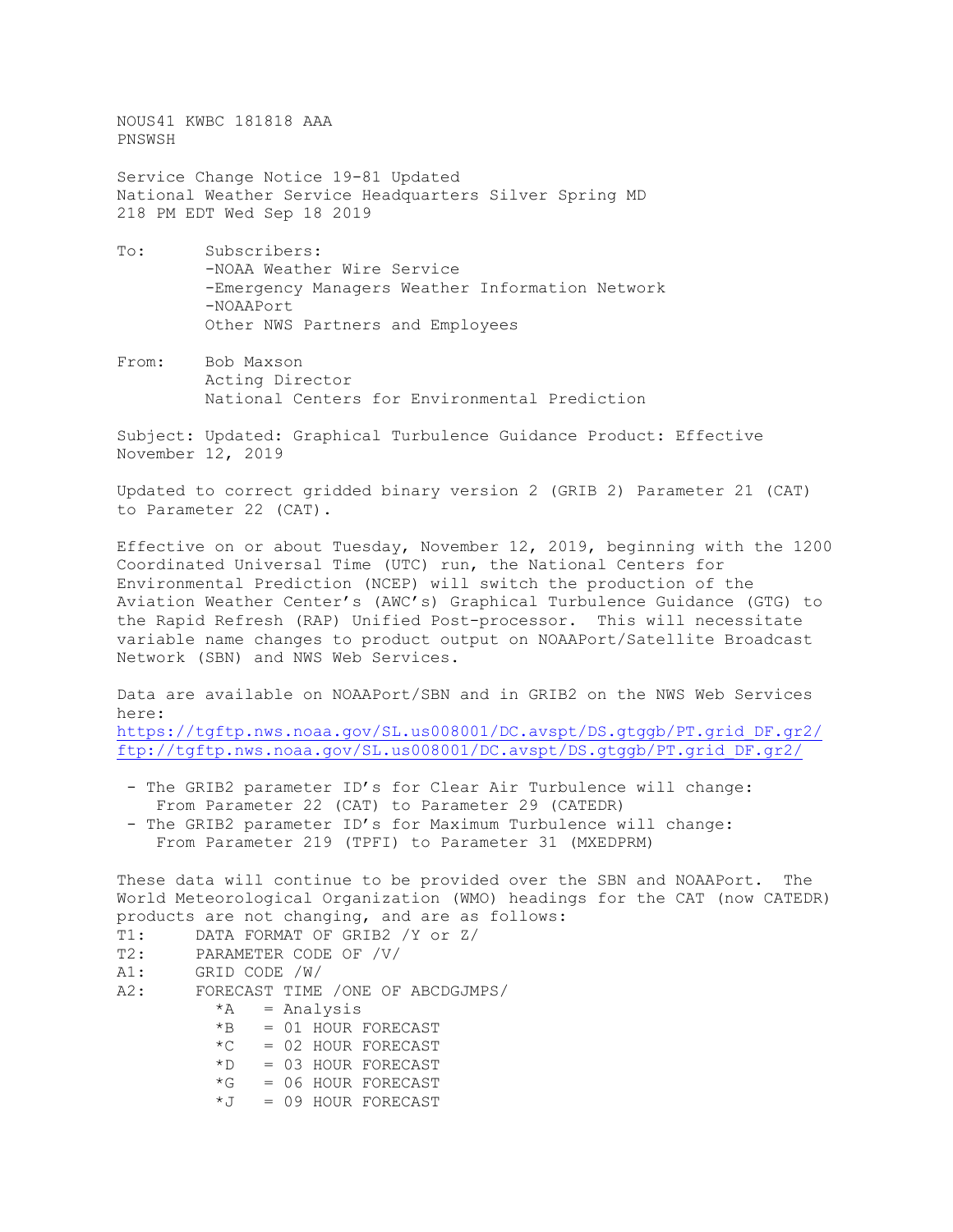```
*M = 12 HOUR FORECAST<br>*P = 15 HOUR FORECAST
           *P = 15 HOUR FORECAST<br>*S = 18 HOUR FORECAST
*S = 18 HOUR FORECAST<br>II: LAYER OR LEVEL /ONE OF 14
        LAYER OR LEVEL /ONE OF 14-27 29 30 32-34 36 38 39 41 43
45 46 48 50 53 55 57 60 62 65 67 70 73 75 78 81 84 85 90 93 95/
CCCC:
The WMO headings for the MWT (now MWTURB) products are not changing and 
are as follows:
T1: DATA FORMAT OF GRIB2 /Y/<br>T2: PARAMETER CODE OF /W/
T2: PARAMETER CODE OF /W/<br>A1: GRID CODE /N/
A1: GRID CODE /N/<br>A2: FORECAST TIME
        FORECAST TIME /ONE OF ABCDGJMPS/
           *A = Analysis*B = 01 HOUR FORECAST
           *C = 02 HOUR FORECAST<br>
*D = 03 HOUR FORECAST
               = 03 HOUR FORECAST
           *G = 06 HOUR FORECAST
           *J = 09 HOUR FORECAST
           *M = 12 HOUR FORECAST
           *P = 15 HOUR FORECAST<br>*S = 18 HOUR FORECAST
               = 18 HOUR FORECAST
II: LAYER OR LEVEL /ONE OF 14-27 29 30 32-34 36 38 39 41 43
45 46 48 50 53 55 57 60 62 65 67 70 73 75 78 81 84 85 90 93 95/
       KKCI
Additional changes include the unmasking of MWTURB data, providing a full 
grid of data.
Changes will also be applied to the Aviation Digital Data Service (ADDS) 
to continue the product availability:
https://www.aviationweather.gov/
Sample data will be available here:
https://para.nomads.ncep.noaa.gov/pub/data/nccf/noaaport/rap/
NCEP will evaluate feedback and decide whether to proceed. If you have 
any questions regarding the updated Graphical Turbulence Guidance 
Product, please contact either:
      Dr. Brian Pettegrew
      Research Meteorologist
      Aviation Weather Center
      816-584-7256
      brian.p.pettegrew@noaa.gov
      Dr. Joshua Scheck
      Aviation Support Branch Chief
      Aviation Weather Center
```
 816-584-7237 [joshua.scheck@noaa.gov](mailto:joshua.scheck@noaa.gov)